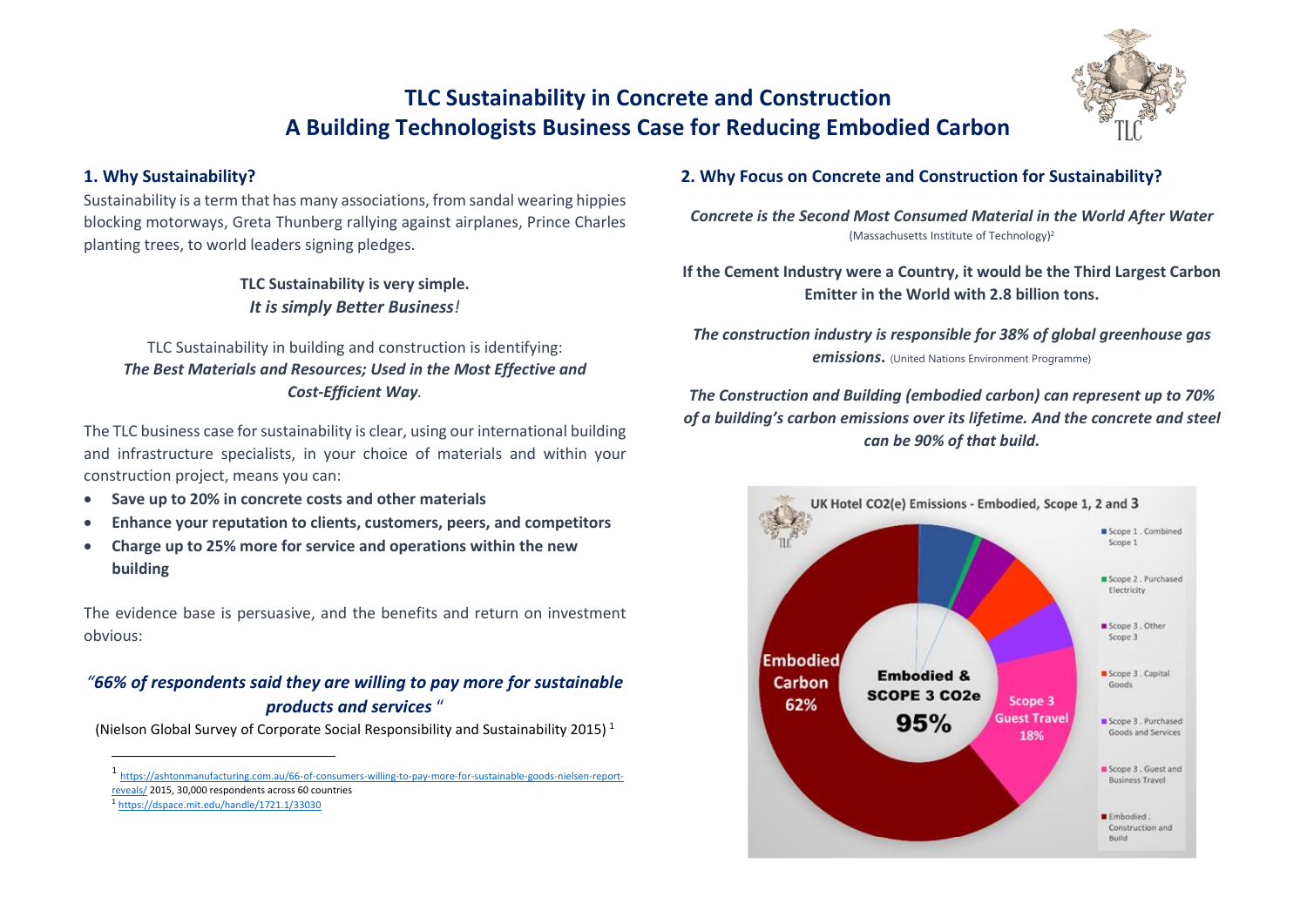#### **3. Why TLC Sustainability in Concrete and Construction?**

TLC's position, is that sustainability provides a powerful lever to disrupt approaches and methods, drive efficient use of resources and improve business prosperity.

It is an approach that asks. Can we reduce the amount of planet harming materials, but also, can we reformulate or revise how those materials are made to make them less harmful?

More effective use and formulation of concrete/ cement is a classic example of how sustainability can transform the industry.

Our TLC sustainability in construction, can reduce the build cost for a hotel or resort, but because of that sustainability, and premium position. The operational partner can charge more for guests to stay in it.



Sustainability in Materials & Construction

#### **The Majority of Greenhouse Gases in Construction (Embodied Carbon) comes from the Cement used in Concrete**

Concrete is very versatile, inexpensive, literally hard, and can be cast into almost any shape. It consists of sand, gravel, water, and a binder.

The binding agent for most concrete used worldwide is cement. Cement production is the largest industrial emitter of CO2 emissions worldwide, accounting for about 8 percent or 2.7 billion tons of CO2 per year. This is due to the combustion of fossil fuels—mostly coal—at temperatures of around 1,000 degrees Celsius and sintering at around 1,450 degrees Celsius. A cubic meter of concrete made with traditional cement can have embodied emissions of around 310 kg of CO<sub>2</sub>.

Using less cement, alternatives to cement and clever concrete design can have a big impact in Embodied Carbon. Below is a comparison of concrete carbon emissions related to cement alone against different blends of Ground Granulated Blast Furnace Slag, a cement alternative.



(Source - University of Bath)

# *"A cubic meter of concrete made with traditional cement has Embodied Carbon Emissions of around a 310 kgs" (That's the equivalent carbon of a first-class flight from London to Casablanca)*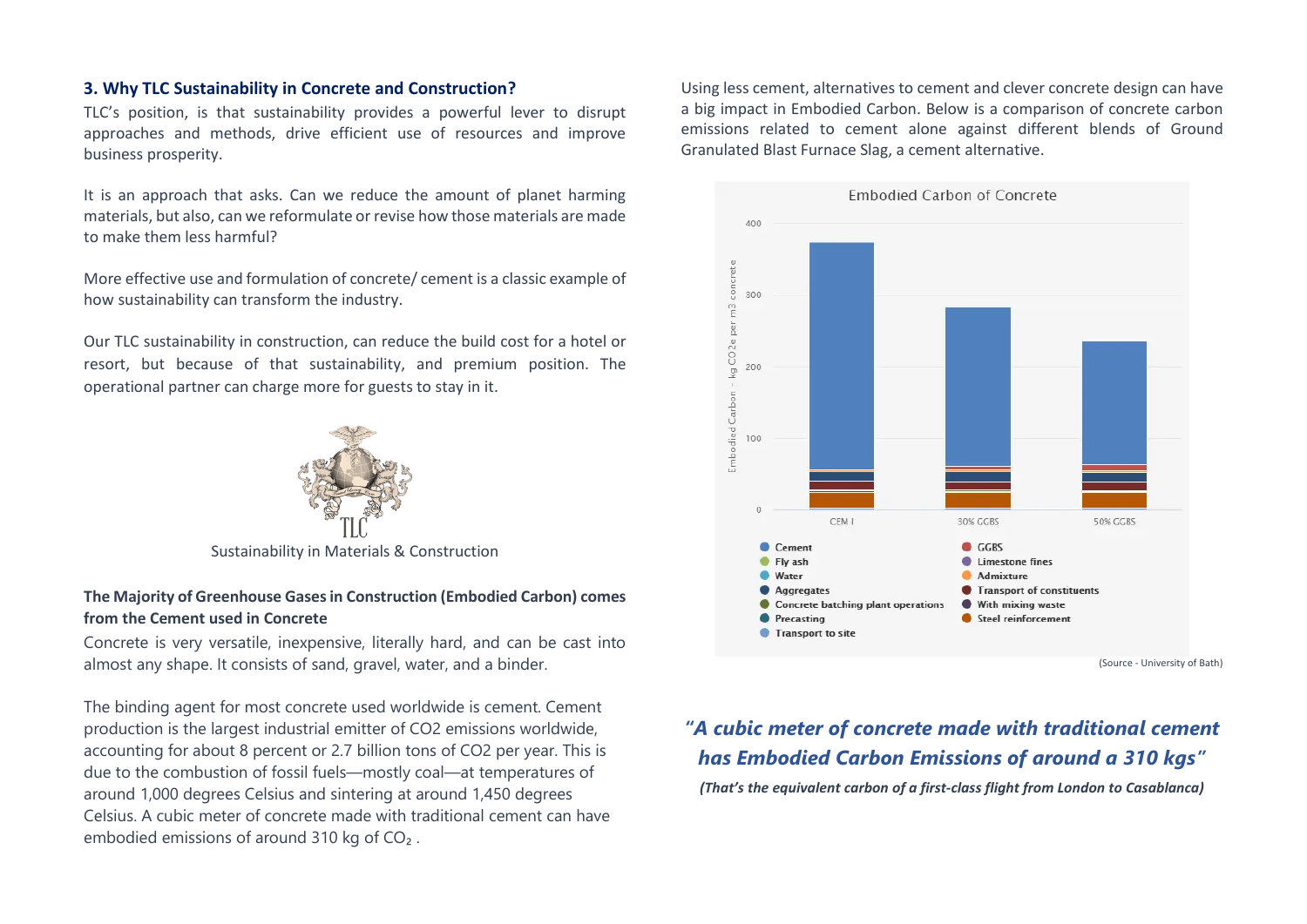#### **4. Reducing Construction Costs by 'Greening' Concrete.**

With the cost of building materials reaching a 40-year high, it is more important than ever to use these materials more effectively and efficiently. A Sustainable and 'Green Concrete' can not only save money in the build but also provide a sustainability premium that people are more willing to pay for.

'Greening' Concrete can be achieved by:

- Alternatives to, and Blends of Cement
- Reducing the amount of binder

#### **5. The Economics of Greening Concrete**

Sustainability has several key principles:

- **REDUCE**
- **REUSE**
- **REPLACE**

Reviewing the concrete and construction industries within these parameters provides a useful way to identify material cost savings:

**REDUCE the amount of binder**. Most concrete provided to the construction industry is constituted from an excess of cement. Greening concrete can just mean reducing the amount of cement used in the concrete while providing the required statutory strength and structural integrity of the final concrete.

**REDUCE the amount of concrete used**. More effective design in the use of concrete in structures can reduce the volume of concrete required. Foundations, pillars, and overhangs can be better designed to provide safe and effective infrastructure and buildings.

**REDUCE the amount of water used.** Concrete uses a tremendous amount of water using almost a 10th of the world's industrial water use. This often strains supplies for drinking and irrigation $3$ 

**REUSE industrial waste.** Greener concretes use cement replacements to lower their carbon footprint. The 3 main cement replacements used in concrete are man-made.

- GGBS = Ground Granulated Blast Furnace Slag byproduct from steel manufacture
- Silica Fume = A byproduct of the manufacture of silicon for industries such as computing
- PFA = Pulverized Fuel Ash byproduct from coal power stations

GGBS, Silica Fume and PFA have been around for decades and used by concrete companies, they were cheaper than cement although as they become popular and coal power declines, they are getting more expensive.

**REUSE old concrete**. Some 'greener' concretes use ground concrete from demolished buildings and sites to add to their concrete mixture

**REPLACE cement**. The oldest and most NATURAL green cement replacement has been in use over 2000 years is **Natural Pozzolans** that come from volcanoes, they meet American (ASTM) and European/ British Building Standards (BS EN 197-1:2011, 5.2.3.3), and are an effective cement replacement.

It is what the ancient Romans used for their buildings which still stand today.



<sup>3</sup> <https://www.nature.com/articles/s41893-017-0009-5>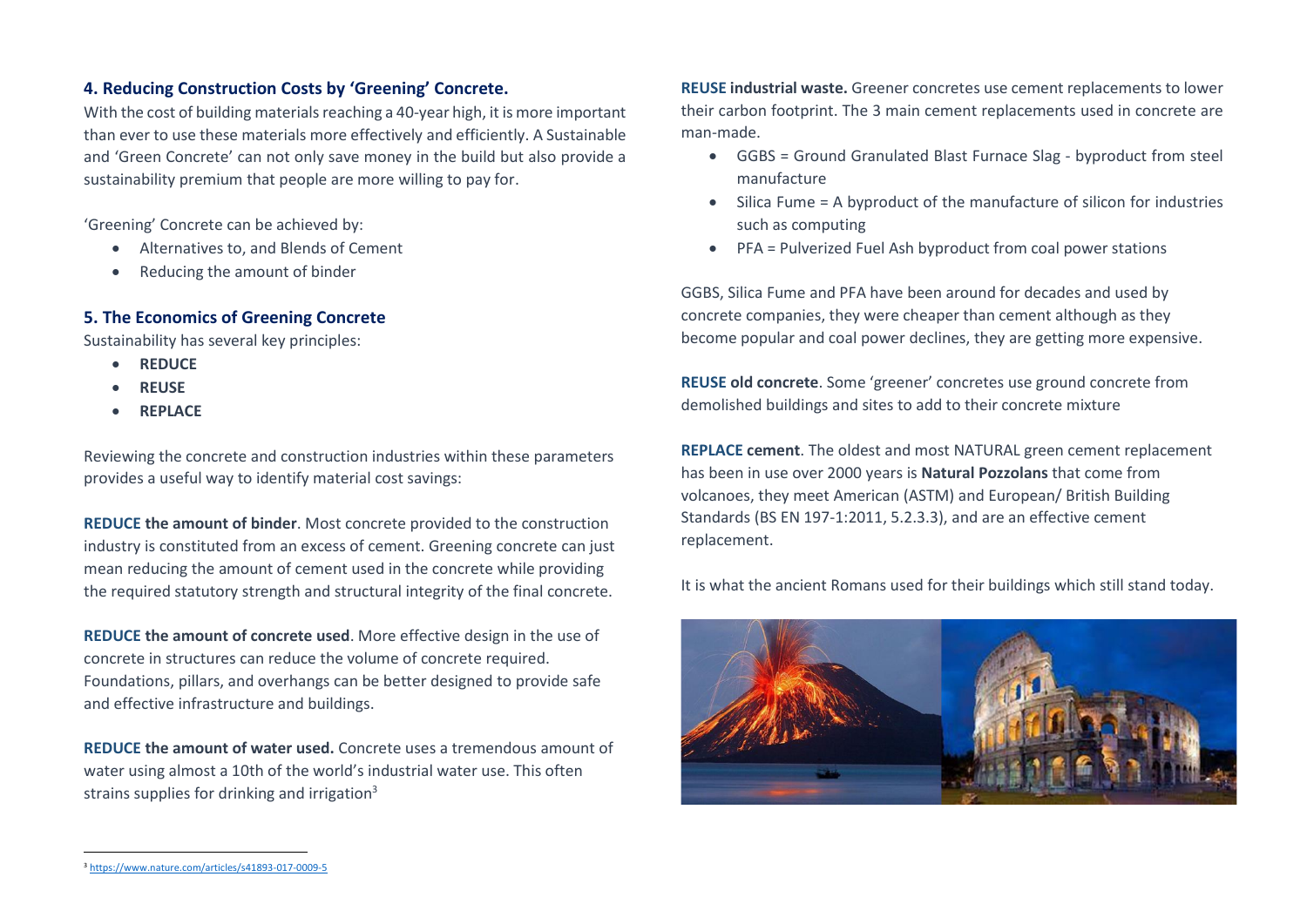### **6. The TLC Sustainable Offer & Services - Materials and Construction**

The TLC Sustainable Materials and Construction team is led by **Alex Page**, a geologist and materials executive within the concrete, construction, and geological industry for over 30 years.

Currently Director of TLC UK and GCC destination projects, and international hotels, resorts, and infrastructure construction and development.



- **TLC Sustainable Materials and Construction services are available for clients requiring cost reductions and consultancy to:**
	- **Analyse, Review and Save** by deploying adaptive use of Concrete, Cement and Alternative Binding Agents.
	- **Acquire Sustainable Building Development** including the measure and financial modeling of a Building Life-Cycle Impacts towards climate
	- **Green Material** evaluation of specified building and construction materials and suitability against building standards

#### **7. Previous Construction Projects have Included:**

#### **Hong Kong**

Mass Transit Railway Corporation Projects KCRC (Kowloon Canton Railway)-West Island Line

Chek Lap Kok- New Hong Kong Airport Stone Cutters Island Bridge Tsing Kau Bridge Langham Place Office & Towers - HK Sky Scraper -255 MT Height Nina Tower- Sky Scraper – 319 MT Height IFC Tower –C100 Pump Trial 410 MT vertical using 1 concrete pump

**Macau** Macau Tower- 338 MT Height New Lisboa Casino Venetian Casino Wynn Casino City Of Dreams Casino Galaxy Casino Sands Casino

## **Shanghai**

Shanghai Financial Centre (Morri Tower 490 meters) **Thailand**

Maka Nakhon Tower Bangkok 77 stories – Bouygues

**Myanmar** Star City, Yangon

**India**

Jamnagar Petrochemical Refinery –Gujarat- Reliance Mumbai Metro



New International Airport Beijing Xialandi- Hydro Power Project Morri Tower Shanghai – 490m Israeli Embassy Beijing Urrtan Hydro Power Project-Sichuan province Beijing TV Tower

#### **USA**

7 World Trade Centre Reconstruction at Ground Zero New York City



**Langham Place; Nina Tower; Tsing Kau Bridge - Hong Kong**





**Venetian Casino- Macau Shanghai Financial Centre Tower**





**Beijing Airport World Trade Centre Redevelopment – NYC**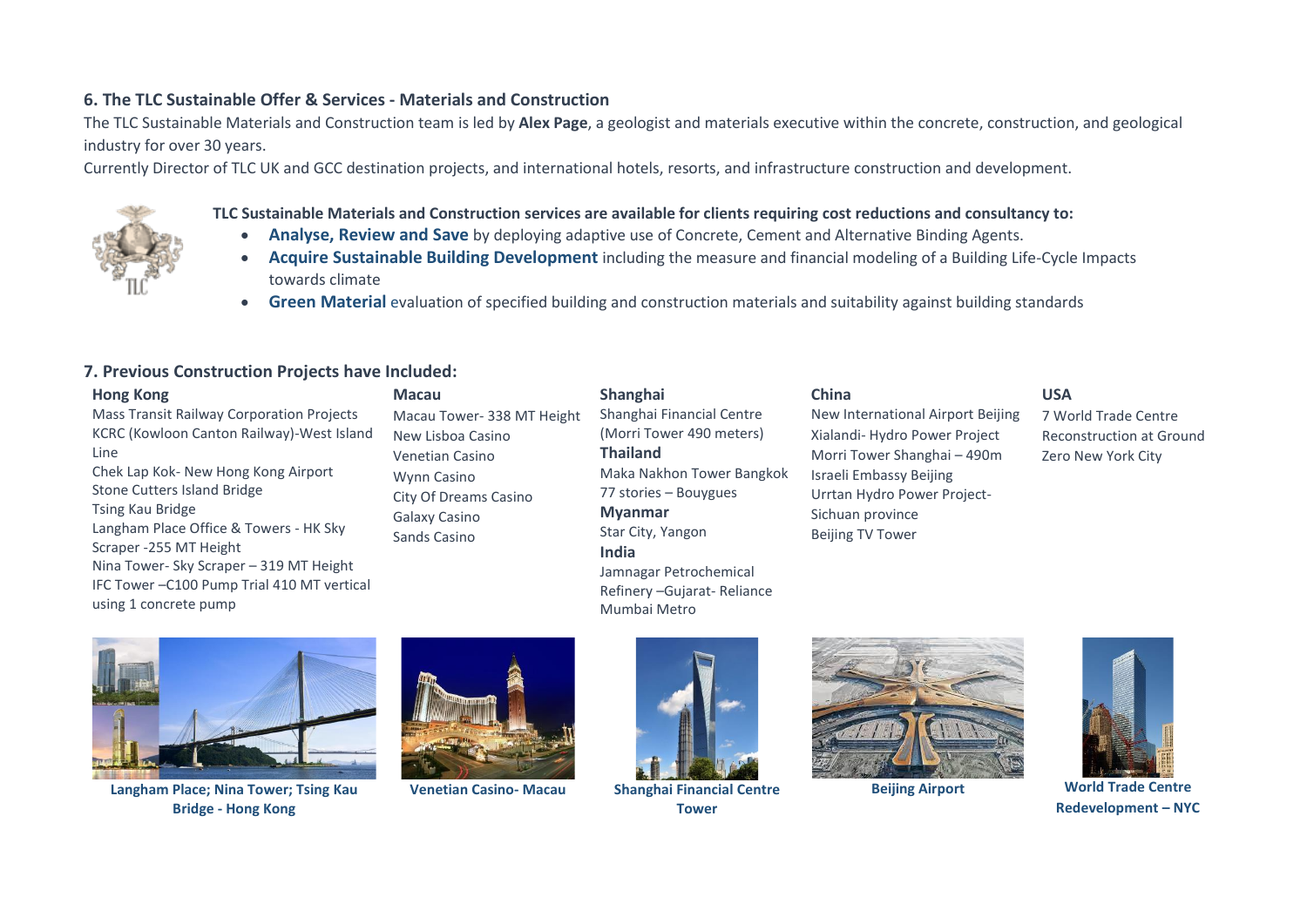## **8. Real World Projects - Concrete Examples (Financial Savings & CO2 Reductions Acquired) TLC REVISED CEMENT in CONCRETE AMOUNTS**



| <b>PROJECT</b>                                             | <b>INITIAL CONTRACTOR</b>                                                                          | <b>TLC REVISED</b>                                                                                                                          | <b>TOTAL</b>                                                                                                                     |
|------------------------------------------------------------|----------------------------------------------------------------------------------------------------|---------------------------------------------------------------------------------------------------------------------------------------------|----------------------------------------------------------------------------------------------------------------------------------|
| <b>EXAMPLE</b>                                             | <b>CONCRETE PROPOSAL</b>                                                                           | <b>CONCRETE PROPOSAL</b>                                                                                                                    | <b>FINANCIAL &amp; CO2 SAVINGS ACQUIRED</b>                                                                                      |
| <b>Hong Kong</b><br>500,000m3<br>$G = 45$ mpa<br>\$100/ton | Contractors design mix: =235,000 tons cement<br>Contractors cement spend = \$23.5 million (USD)    | TLC revised cement requirement =205,000 tons<br>TLC revised cement spend = \$20.5 million (USD)<br>TLC revised cement saving =30,000 tons   | Total Saving = \$3 million (USD)<br>% Cement saving =13 %<br>% USD saving $=$ 13 %<br>(reduced $CO2 = 20,580 \text{ tons}^4$ )   |
| <b>Myanmar</b><br>200,000 m3<br>G60 mpa<br>\$150/ton       | Contractors design mix: = 110,000 tons cement<br>Contractors cement spend = 16.5 million (USD)     | TLC revised cement requirement = 94,000 tons<br>TLC revised cement spend = $£14.1$ million (USD)<br>TLC revised cement saving = 16,000 Tons | Total Saving = \$2.4 million (USD)<br>% Cement saving = 12%<br>%USD saving = 15%<br>$(\text{reduced CO2} = 10,976 \text{ tons})$ |
| <b>Philippines</b><br>200,000m3<br>$G=50$ mpa<br>\$120/ton | Contractors design mix = 96,000 tons of cement<br>Contractors cement spend = \$11.52 million (USD) | TLC revised cement requirement = 88,000 tons<br>TLC revised cement spend =\$10.56 million (USD)<br>TLC revised cement savings = 8,000 tons  | Total saving = $$960,000$ (USD)<br>% Cement saving = 8.4%<br>% USD saving = 8.4%<br>$(\text{reduced CO2} = 5,488 \text{ tons})$  |

For any project it is the main contractor appointed by the client who is responsible for the concrete mix design used. They will base it all on the concrete specification written by the Engineer /Architect. *The main contractor will either produce the concrete themselves by constructing their own batch plants on the site; or they will go to an outside commercial concrete company and appoint them to design and supply the concrete.*

#### **Additional Savings by Optimization Using Natural Pollozan Blend - eg1 Hong Kong:**

|                       |                      | <b>TLC Optimization Level</b> |                          |                          |
|-----------------------|----------------------|-------------------------------|--------------------------|--------------------------|
|                       |                      | (1 <sup>st</sup> )            | (2 <sup>nd</sup> )       | (3 <sup>rd</sup> )       |
|                       | <b>Non-Optimized</b> | <b>TLC Cement Revision</b>    | <b>TLC 30% Pollozans</b> | <b>TLC 50% Pollozans</b> |
| <b>Materials Cost</b> | \$23.5 million       | \$20.5 million                | \$13.67 million          | $$10.25$ million         |
| <b>Savings (USD)</b>  | SO                   | \$3 million (USD)             | \$9.83 million           | $$13.25$ million         |

<sup>4</sup> Imperial University: 1 ton of cement produces 0.686 tons of CO2 emissions